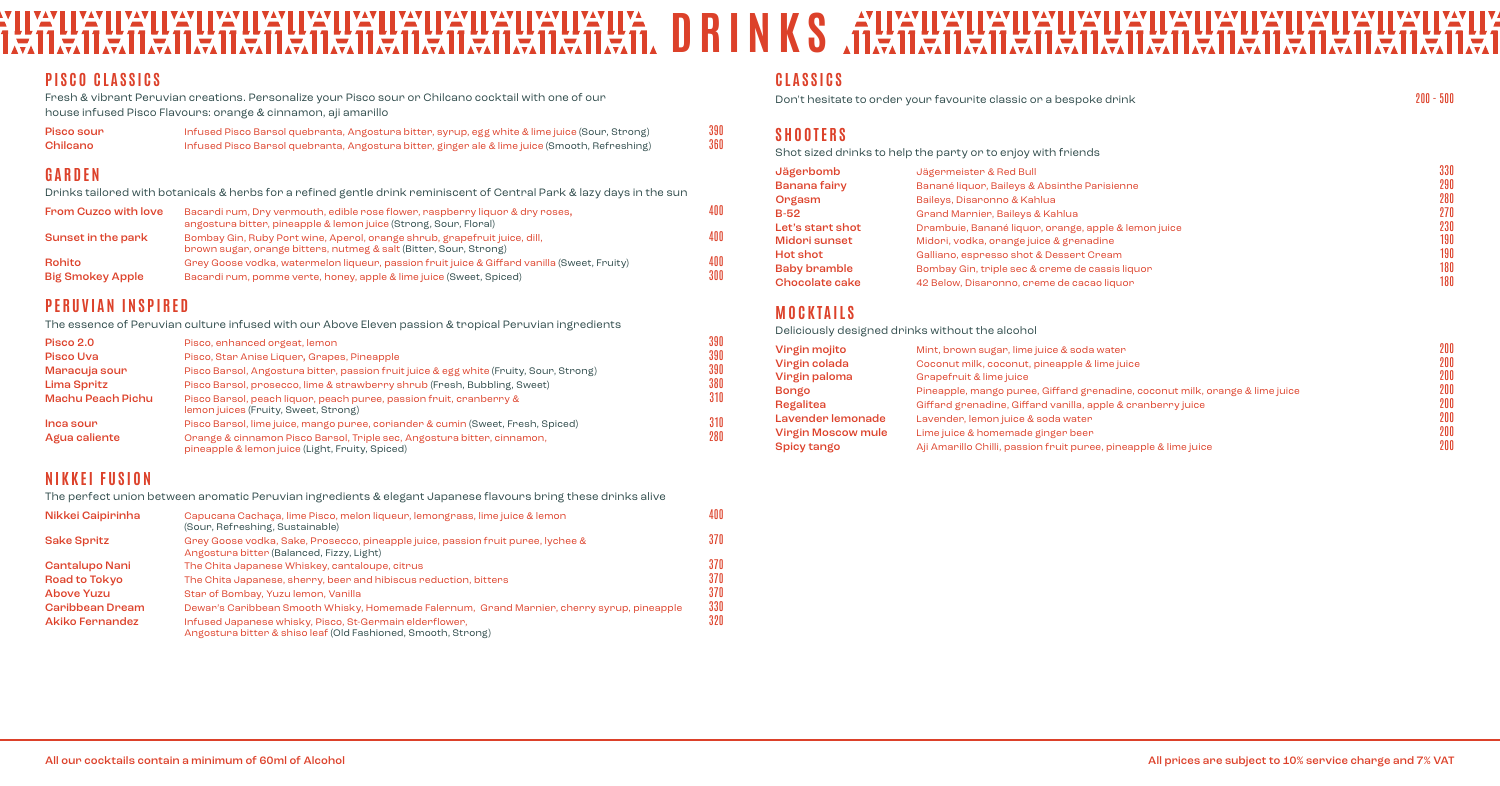#### **TEXA LIVAY LIVAY LIVAY LIVAY LIVAY LIVA<br>Azərbaycan azərbaycan axərbaycan axərbaycan axərbaycan axərbaycan axərbaycan axərbaycan axərbaycan axərbaycan DRINKS** de allegred and the parties <u>I'Al</u> ILÊ IIYAY HEYHEY <u>va</u>y <u>a se</u> <u>tar</u> 受 11 S. 凛 Œ E 戸.

#### **VODKA**

Neutral grain spirits perfect for mixing or for an elegant Martini

| <b>Grey Goose</b> | 390 |
|-------------------|-----|
| Stolichnaya Elit  | 350 |
| <b>Absolut</b>    | 330 |
| <b>Ketel One</b>  | 330 |
| 42Below           | 300 |

## **TEQUILA & MEZCAL**

Agave based spirits hailing from west Jalisco & Oaxaca

| <b>Clase Azul</b>           | 3,500 |
|-----------------------------|-------|
| Patrón Anejo                | 590   |
| Patrón Reposado             | 530   |
| Don Julio Reposado          | 530   |
| Patrón Silver               | 450   |
| <b>Crevente Mezcal</b>      | 390   |
| Don Julio Blanco            | 370   |
| Patrón XO Café              | 290   |
| <b>Jose Cuervo Especial</b> | 300   |

## **RUM & RHUM**

Sugar based spirits product encompassing the heart of the Caribbean. Sip or make your favourite tropical cocktail

| Ron Zacapa Sistema Solera 23y |     |
|-------------------------------|-----|
| <b>Dictador 20 Years</b>      | 550 |
| Diplomático Reserva Exclusiva | 410 |
| Capucana Cachaça              | 390 |
| Bacardi Ocho 8y               | 370 |
| <b>Appleton 12y</b>           | 320 |
| <b>Kraken Dark Spiced</b>     | 320 |
| Havana Club 7y                | 360 |
| Havana Club 3y                | 320 |
| Captain Morgan Black          | 250 |
| Bacardi Carta Blanca          | 300 |
|                               |     |

# **BOURBON & RYE**

Cereal grain-based spirits straight from the states

| <b>Woodford Reserve</b> | 42 N |
|-------------------------|------|
| <b>Bulleit Rye</b>      | 390  |
| <b>Bulleit Bourbon</b>  | 350  |
| <b>Maker's Mark</b>     | 340  |
| <b>Wild Turkey 81</b>   | 280  |
| Jack Daniels Old No.7   | 97N  |

#### **SCOTCH & JAPANESE**

The Japanese mix traditional Scotch production methods with modern systems & processes

| Johnnie Walker Blue             | 1,550 |
|---------------------------------|-------|
| Aberfeldy's 21y                 | 1,500 |
| <b>Macallan Sherry Oak</b>      | 890   |
| Glenmorangie 18y                | 820   |
| Laphroaig 10y                   | 730   |
| Dewar's 18y                     | 610   |
| Craiggellachie                  | 620   |
| Singleton 18y                   | 620   |
| <b>The Chita</b>                | 600   |
| Talisker 10y                    | 540   |
| <b>Aultmore</b>                 | 540   |
| Aberfeldy's 12y                 | 490   |
| Glenmorangie La Santa 12y       | 480   |
| Singleton 15y                   | 470   |
| Johnnie Walker Gold Reserve 18y | 440   |
| Glenfiddich 12y                 | 430   |
| Glenmorangie 10y                | 390   |
| <b>Monkey Shoulder</b>          | 370   |
| Singleton 12y                   | 370   |
| Johnnie Walker Black 12y        | 300   |
| Dewar's 15y                     | 290   |
| Chivas Regal 12y                | 330   |
| Dewar's 12y                     | 330   |
| Jameson                         | 280   |
| <b>Dewar's Carribean Smooth</b> | 280   |
| Dewar's White Label             | 300   |

## **SAKE & JAPANESE LIQUOR**

| Glass | <b>Bottle</b> |
|-------|---------------|
| 290   |               |
| 380   | 3,200         |
| 350   | 2.500         |
| 22 N  | 2.400         |
|       |               |

### **GIN**

| Juniper & botanic neutral grain spirit |                  |
|----------------------------------------|------------------|
| Monkey 47                              | 570              |
| Hendrick's                             | 450              |
| <b>The Botanist</b>                    | 450              |
| <b>Gin Mare</b>                        | 450              |
| <b>Citadelle</b>                       | 420              |
| <b>Star of Bombay</b>                  | 420              |
| Old Tom City Of London Gin             | 410              |
| <b>Malfy Italian Gin</b>               | 350              |
| Roku Japanese Gin                      | 350              |
| <b>Iron Balls</b>                      | 340              |
| <b>Bombay Sapphire</b>                 | 300              |
| <b>Tanqueray</b>                       | 300              |
| <b>Bulldog</b>                         | 280              |
| Beefeater <sub>24</sub>                | 280              |
|                                        |                  |
| JUICES & SOFT DRINKS                   |                  |
| Orange Juice                           | 150              |
| <b>Apple Juice</b>                     | 150              |
| <b>Pineapple Juice</b>                 | 150              |
| <b>Cranberry Juice</b>                 | 150              |
| <b>Grapefruit Juice</b>                | 150              |
| <b>Tomato Juice</b>                    | 150              |
| <b>Fever Tree Ginger Ale</b>           | 150<br>150       |
| Coke / Diet Coke<br><b>Sprite</b>      | 150              |
| <b>Schweppes Tonic</b>                 | 150              |
| <b>Schweppes Ginger Ale</b>            | 150              |
| <b>Homemade Ginger Beer</b>            | 150              |
| <b>Redbull</b>                         | 150              |
| Singha Soda                            | 90               |
| <b>Fever Tree Indian Tonic</b>         | 150              |
| <b>Fever Tree Light Indian Tonic</b>   | 150              |
| <b>Fever Tree Mediterranean Tonic</b>  | 150 <sub>2</sub> |
| <b>Fever Tree Elderflower Tonic</b>    | 150              |
| COGNAC, PISCO & PORT                   |                  |
|                                        |                  |

Wine based distillate or aged with a long history & many appellations

| <b>Hennessy XO</b>             | 1.570 |
|--------------------------------|-------|
| Rémy Martin XO                 | 1.490 |
| <b>Hennessy VSOP</b>           | 520   |
| <b>Martell VSOP</b>            | 520   |
| <b>Rémy Martin VSOP</b>        | 430   |
| <b>H</b> by Hine VSOP          | 420   |
| <b>Taylor's Fine Ruby Port</b> | 320   |
| <b>Taylor's Tawny Port 10y</b> | 320   |
| <b>Barsol Pisco</b>            | 230   |
|                                |       |

| <b>BEERS</b>                                          |       |               |
|-------------------------------------------------------|-------|---------------|
| Peroni Draught Large<br>500ml                         |       | 290           |
| <b>Michelada</b>                                      |       | 290           |
| Beer mixed with salt, pepper, lime & Peruvian spices  |       |               |
| <b>Peroni Draught Small</b><br>300ml                  |       | 190           |
| Singha                                                |       | 17N           |
| <b>San Miguel Light</b>                               |       | 170           |
| <b>Kirin</b>                                          |       | 170           |
| <b>CRAFT BEERS</b>                                    |       |               |
| <b>Isaac Blanche</b>                                  |       | 350           |
| Baladin - Italy<br>Open Rock 'N' Roll Apa             |       | 350           |
| Baladin - Italy                                       |       |               |
| <b>Nora Egyptian Ale</b><br>Baladin - Italy           |       | 350           |
| <b>Chalawan Pale Ale</b>                              |       | 290           |
| Fullmoon - Thailand                                   |       |               |
| Chatri Ipa<br>Fullmoon - Thailand                     |       | 290           |
| <b>Bussaba Ex-Weisse</b>                              |       | 290           |
| Fullmoon - Thailand                                   |       |               |
| <b>Andaman Phuket Dark Ale</b><br>Fullmoon - Thailand |       | 290           |
| WATER                                                 |       |               |
| San Pellegrino<br>75 cl                               |       | 250           |
| Acqua Panna<br>75 cl                                  |       | 910           |
| Acqua Panna<br>50 cl                                  |       | 160           |
| EXTRA                                                 | Glass | <b>Bottle</b> |

| Lolea Sangria                 | 280 | 1,900 |
|-------------------------------|-----|-------|
| Dewar's Highball Peach & Soda | 280 |       |
| Dewar's Highball Lime & Soda  | 280 |       |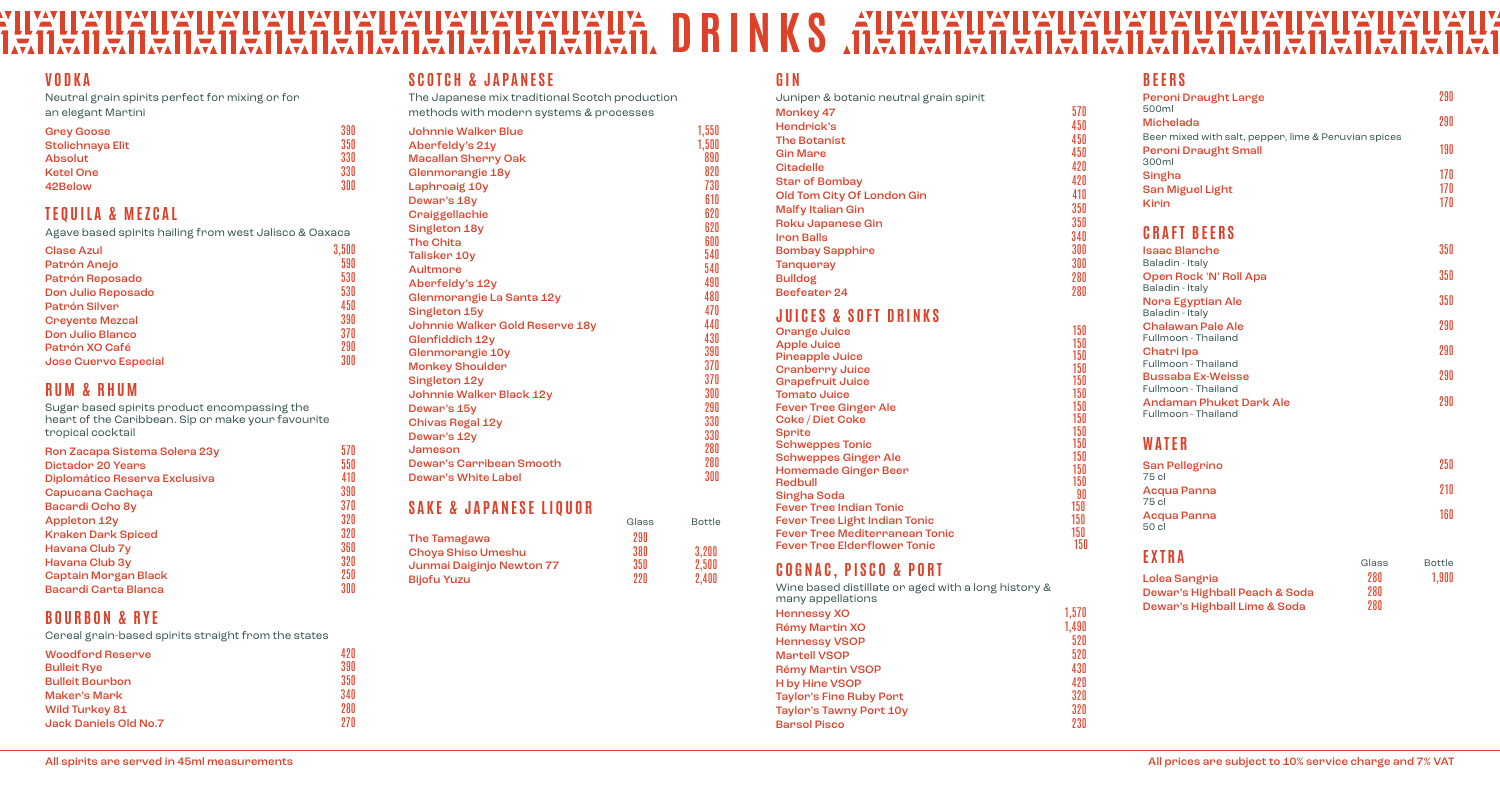#### **VODKA**

Neutral grain spirit perfect for mixing or for an elegant Martini

| <b>Grey Goose</b><br>1.75L | 15,000 |
|----------------------------|--------|
| <b>Grey Goose</b><br>75cl  | 6,300  |
| Stolichnaya Elit<br>75cl   | 3,600  |
| <b>Absolut</b><br>70cl     | 3,500  |
| <b>Ketel one</b><br>75cl   | 3,500  |
| 42Below<br>70cl            | 3,200  |

### **TEQUILA & MEZCAL**

Agave based spirits hailing from West Jalisco & Oaxaca

| <b>Clase Azul</b>                   | 35,000 |
|-------------------------------------|--------|
| 75cl<br>Patrón Añejo<br>75cl        | 9,900  |
| Don Julio Reposado<br>75cl          | 9,200  |
| Patrón Reposado<br>75c              | 8,300  |
| <b>Patrón Silver</b><br>75c         | 7,500  |
| <b>Crevente Mezcal</b><br>75c       | 6,900  |
| Don Julio Blanco<br>75c             | 5,900  |
| Patrón XO Café<br>75cl              | 4,700  |
| <b>Jose Cuervo Especial</b><br>75cl | 3,200  |

#### **BOURBON & RYE**

Cereal grain based spirits straight from the states. To sip, shot or stirred down as your favourite cocktail

| <b>Woodford Reserve</b><br>70cl    | 6,600 |
|------------------------------------|-------|
| <b>Bulleit Rye</b><br>70cl         | 5,900 |
| <b>Bulleit Bourbon</b><br>70cl     | 5,400 |
| <b>Maker's Mark</b><br><b>75cl</b> | 5,300 |
| Jack Daniels Old No.7<br>75cl      | 4,100 |
| <b>Wild Turkey 81</b><br>75cl      | 3,900 |

#### **RUM & RHUM**

Sugar based spirit product encompassing the heart of the Caribbean. Sip or make your favourite tropical cocktail

| Ron Zacapa Sistema Solera 23y<br>75cl | 9,500 |
|---------------------------------------|-------|
| <b>Dictador 20 Years</b><br>75c       | 7,500 |
| Diplomático Reserva Exclusiva<br>75c  | 6,500 |
| Capucana Cachaça<br>70c               | 6,300 |
| Bacardi Ocho 8y<br>75c                | 5,700 |
| Appleton 12y<br>75cl                  | 5,250 |
| Kraken Dark Spiced<br>75cl            | 4,700 |
| Havana 7y<br>75c                      | 4,500 |
| Havana 3y<br>75c                      | 3,000 |
| Captain Morgan Black<br>75c           | 3,000 |
| Bacardi Carta Blanca<br>75cl          | 2,900 |
|                                       |       |

| <b>Gin Mare</b><br>70cl                          | 6,900 |
|--------------------------------------------------|-------|
| Hendrick's                                       | 6,500 |
| 70cl                                             |       |
| <b>The Botanist</b><br>70cl                      | 6,500 |
| <b>Star of Bombay</b><br>75c                     | 6,300 |
| Monkey 47<br>50cl                                | 6,200 |
| <b>Citadelle</b><br>75cl                         | 6,200 |
| <b>City of London Old Tom Gin</b><br><b>75cl</b> | 5,900 |
| Roku Japanese Gin<br>70cl                        | 5,300 |
| <b>Malfi Gin</b><br>75c                          | 5,300 |
| <b>Tangueray</b><br>75c                          | 4,000 |
| <b>Iron Balls</b>                                | 4,500 |
| <b>75cl</b><br><b>Bulldog</b>                    | 4,000 |
| 75c                                              |       |
| <b>Beefeater 24</b><br>75c                       | 4,000 |
| <b>Bombay Sapphire</b><br><b>75cl</b>            | 3,900 |
|                                                  |       |

#### **SCOTCH & JAPANESE** The Japanese mix traditional Scotch production

methods with modern systems & processes Aberfeldy's 21y 19,000 70cl Johnnie Walker Blue 18,500 75cl Glenmorangie 18y 14,750 70cl Laphroaig 10y 10,900 75cl Dewar's  $18y$   $9,200$ 75cl Singleton 18y 9,000 70cl Craigellachie 9,000 70cl The Chita 8,500 70cl Talisker 10y 7,900 75cl

| Glenmorangie La Santa 12y<br><b>70cl</b>    | 7,900 |
|---------------------------------------------|-------|
| <b>Aultmore</b>                             | 7,500 |
| 70cl<br>Aberfeldy's 12y                     | 7,000 |
| 75cl<br>Glenfiddich 12y                     | 6,750 |
| 70cl                                        |       |
| Johnnie Walker Gold Reserve 18y<br>70cl     | 6,500 |
| Glenmorangie 10y<br>70cl                    | 5,900 |
| Singleton 15y<br>70cl                       | 5,900 |
| <b>Monkey Shoulder</b><br>70cl              | 5,700 |
| Dewar's 15y<br>100cl                        | 5,500 |
| Singleton 12y<br><b>70cl</b>                | 5,250 |
| Johnnie Walker Black 12y                    | 4,700 |
| 70cl<br><b>Suntory Old</b>                  | 4,500 |
| 70cl                                        | 3,900 |
| <b>Chivas Regal 12y</b><br>70cl             |       |
| Jameson<br>70cl                             | 3,900 |
| Dewar's 12y<br>75c                          | 3,700 |
| <b>Dewar's Carribean Smooth</b><br>70cl     | 3,000 |
| <b>Dewar's White Label</b><br>70cl          | 2,100 |
| <b>COGNAC &amp; PISCO</b>                   |       |
| Wine based distillate with a long history & |       |
| many appellations                           |       |
| Hennessy Cognac V.S.O.P<br>70cl             | 7,500 |
| <b>Rémy Martin VSOP</b>                     | 6,900 |

H by Hine VSOP 6,200

#### **BOTTLESIMIN IN THE SERVICE IN THE SERVICE IN THE SERVICE IN THE SERVICE IN THE SERVICE IN THE SERVICE IN THE S**<br>BORDON IN THE SERVICE IN THE SERVICE IN THE SERVICE IN THE SERVICE IN THE SERVICE IN THE SERVICE IN THE SERVI HEYH YAY. e IE.

70cl

70cl

Pisco Barsol 2,900

75cl

#### **GIN**

Juniper & botanic neutral grain spirit

#### **LIQUEUR, APERITIF & DIGESTIF**

Perfect for after a meal or in preperation to help the body settle & enjoy the full experience

| <b>Absinthe Bohemian</b><br>70cl  | 8,900 |
|-----------------------------------|-------|
| <b>Fernet-Branca</b><br>70cl      | 4,700 |
| Jägermeister<br>70cl              | 3,800 |
| <b>Amaretto Disaronno</b><br>70cl | 3,500 |
| Southern comfort<br>75cl          | 3,300 |